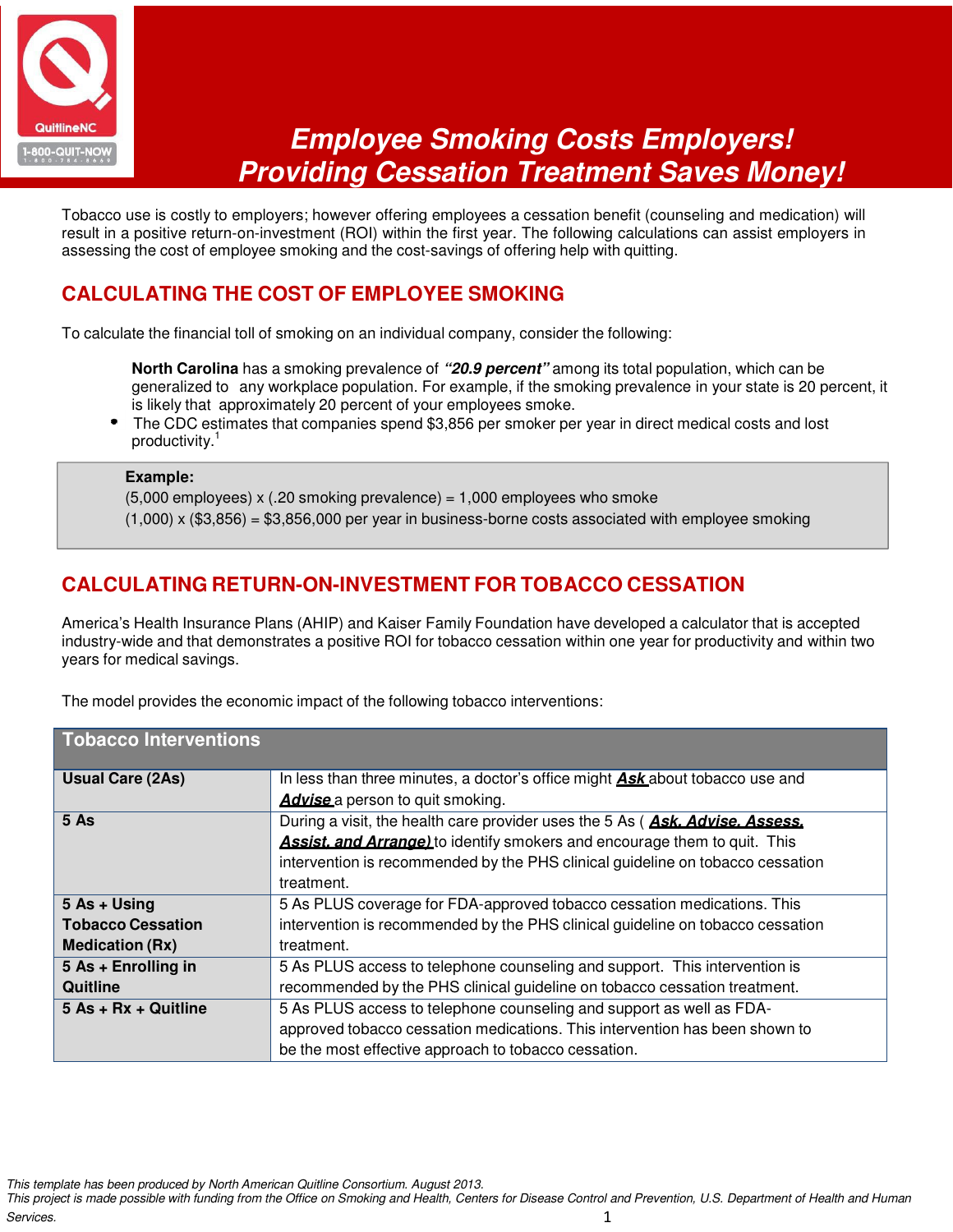## **SAMPLE DATA OUTPUT: ROI CALCULATOR RESULTS FOR EMPLOYERS\***<sup>2</sup>

| <b>INCE VEHICLE OSE, OUSE, AND HELDIN ON INVESTMENT TO COMPANY A ALTEAR T</b> |        |            |             |              |                       |  |  |
|-------------------------------------------------------------------------------|--------|------------|-------------|--------------|-----------------------|--|--|
| <b>Usual</b><br>Care<br>2As                                                   |        | 5As        | 5As+Rx      | 5As+Quitline | $5As+Rx+$<br>Quitline |  |  |
| <b>Total</b><br><b>Population</b>                                             | 17,072 | 17,072     | 17,072      | 17,072       | 17,072                |  |  |
| <b>Total</b><br><b>Participants</b>                                           | 1,866  | 2,333      | 2,333       | 2,333        | 2,333                 |  |  |
| <b>Full Regimen</b><br>Participants                                           |        | 537        | 537         | 429          | 429                   |  |  |
| <b>Brief Advice</b><br>Participants                                           | 1,866  | 1,796      | 1,796       | 1,904        | 1,904                 |  |  |
| <b>Quitters</b>                                                               | 209    | 239        | 262         | 243          | 265                   |  |  |
| <b>Employer</b><br><b>Productivity</b><br><b>Savings</b>                      |        | \$8,849.24 | \$15,201.22 | \$9,920.65   | \$16,043.04           |  |  |
| <b>Employer</b><br><b>ROI</b> per<br><b>Participant</b>                       |        | \$13.73    | \$26.09     | \$18.68      | \$30.72               |  |  |

#### **Intervention Use, Cost, and Return on Investment for Company X at Year 1**

\*Assumes 100% of Health Plan participants are covered by employer-sponsored plan.

#### **Employer ROI per participant for years 1-5 for each intervention**<sup>2</sup>



To calculate ROI for your company's investment in cessation treatment, visit: **www.businesscaseroi.org**

**QuitlineNC** connects people who want to quit smoking or using other tobacco products to an experienced Quit Coach. The Quit Coach works with the tobacco user to set up a personal quit plan and provide tips and support that will increase the chances of quitting tobacco for the long term. People who use the **QuitlineNC** coaching services and nicotine patch are **up to four times** as likely to quit smoking compared to those who quit on their own.

**QuitlineNC** is open seven days a week, 24 hours per day.

This template has been produced by North American Quitline Consortium. August 2013.

This project is made possible with funding from the Office on Smoking and Health, Centers for Disease Control and Prevention, U.S. Department of Health and Human **Services.** 2